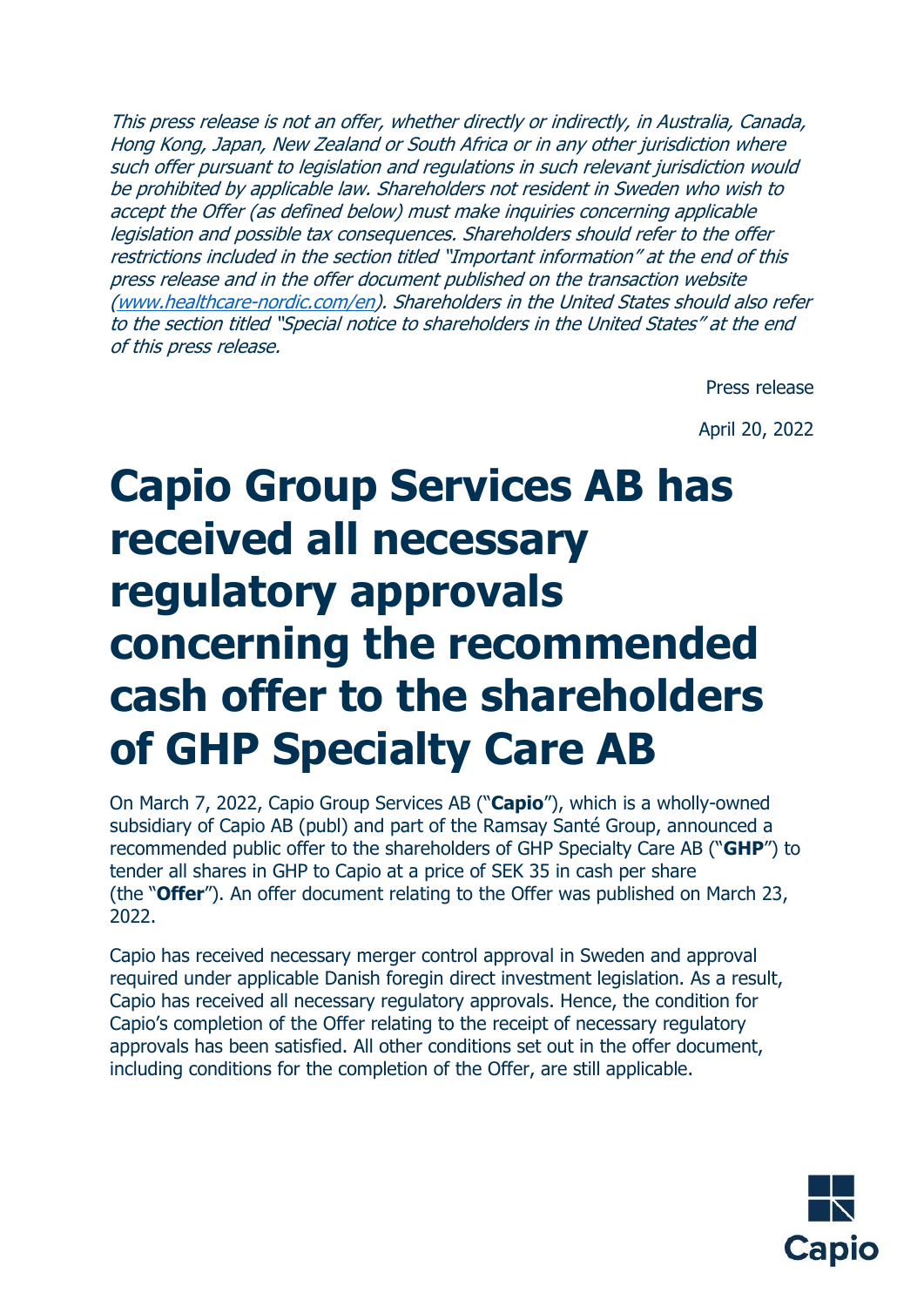The offer document and other information concerning the offer are available on the transaction website [\(www.healthcare-nordic.com/en\)](http://www.healthcare-nordic.com/en) and on Nordea Bank Abp, filial i Sverige's ("**Nordea**") website ([www.nordea.se/prospekt\)](http://www.nordea.se/prospekt).

### **For further information, please contact:**

#### **Henrik Brehmer**

Chief Strategy & Public Affairs Officer Telephone: +46 76 111 34 14 Email: [henrik.brehmer@capio.com](mailto:henrik.brehmer@capio.com)

#### **Information about the Offer is available at:**

[www.healthcare-nordic.com/en](http://www.healthcare-nordic.com/en)

The information was submitted for publication on April 20, 2022, 07:30 CEST.

## **Important information**

This press release has been published in Swedish and English. In the event of any discrepancy in content between the two language versions, the Swedish version shall prevail.

The Offer is not being made, directly or indirectly, in or into Australia, Canada, Hong Kong, Japan, New Zealand or South Africa by use of mail or any other communication means or instrumentality (including, without limitation, facsimile transmission, electronic mail, telex, telephone and the Internet) of interstate or foreign commerce, or of any facility of national securities exchange or other trading venue, of Australia, Canada, Hong Kong, Japan, New Zealand or South Africa, and the Offer cannot be accepted by any such use or by such means, instrumentality or facility of, in or from, Australia, Canada, Hong Kong, Japan, New Zealand or South Africa. Accordingly, this press release or any documentation relating to the Offer are not being and should not be sent, mailed or otherwise distributed or forwarded in or into Australia, Canada, Hong Kong, Japan, New Zealand or South Africa.

This press release is not being, and must not be, sent to shareholders with registered addresses in Australia, Canada, Hong Kong, Japan, New Zealand or South Africa. Banks, brokers, dealers and other nominees holding shares for persons in Australia, Canada, Hong Kong, Japan, New Zealand or South Africa must not forward this press release or any other document received in connection with the Offer to such persons.

The Offer, the information and documents contained in this press release are not being made and have not been approved by an authorized person for the purposes of section 21 of the UK Financial Services and Markets Act 2000 (the "**FSMA**"). Accordingly, the information and documents contained in this press release are not being distributed to, and must not be passed on to, the general public in the United

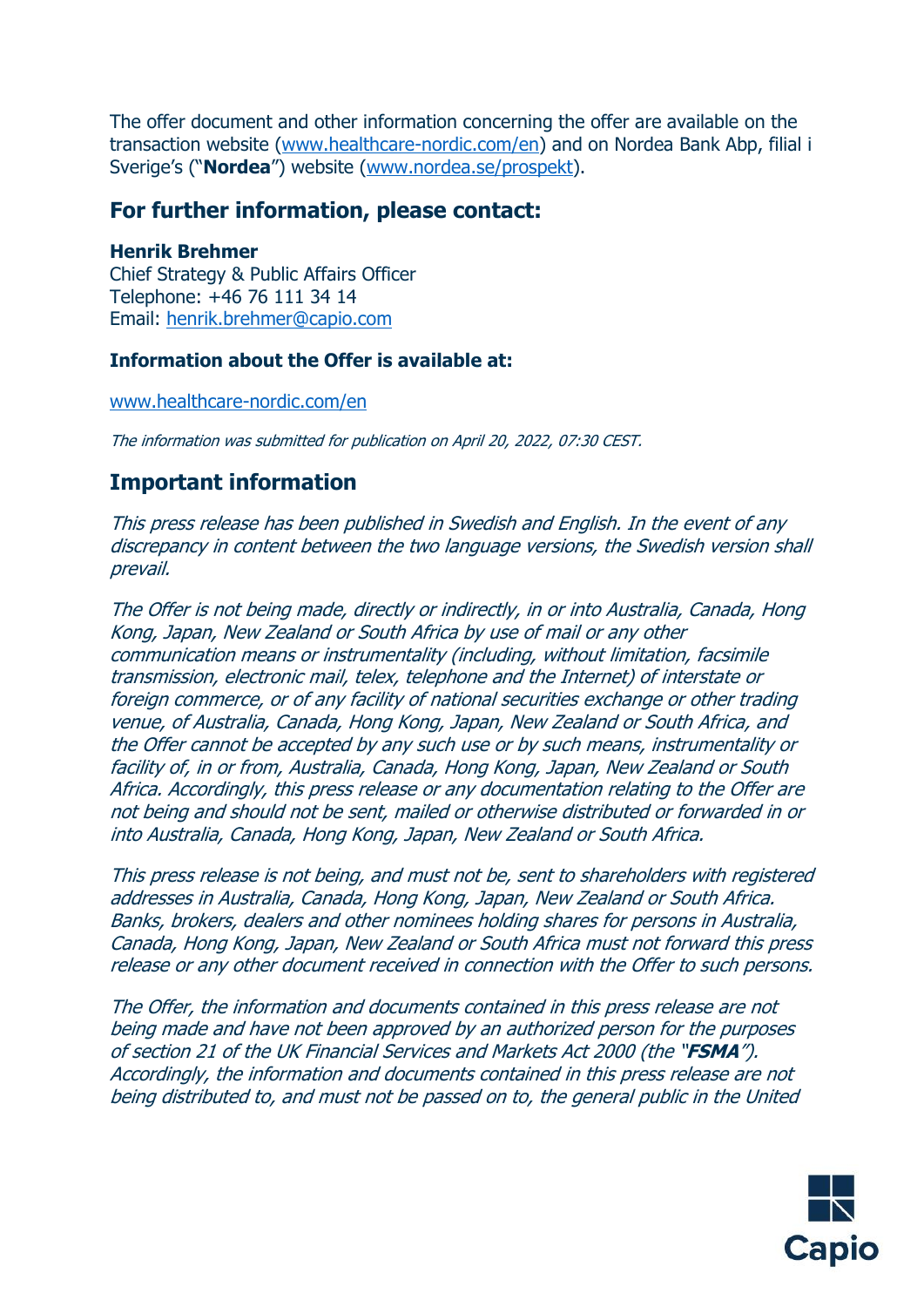Kingdom. The communication of the information and documents contained in this press release is exempt from the restriction on financial promotions under section 21 of the FSMA on the basis that it is a communication by or on behalf of a body corporate which relates to a transaction to acquire day to day control of the affairs of a body corporate; or to acquire 50 percent or more of the voting shares in a body corporate, within article 62 of the UK Financial Services and Markets Act 2000 (Financial Promotion) Order 2005.

Statements in this press release relating to future status or circumstances, including statements regarding future performance, growth and other trend projections and other benefits of the Offer, are forward-looking statements. These statements may generally, but not always, be identified by the use of words such as "anticipates", "intends", "expects", "believes", or similar expressions. By their nature, forwardlooking statements involve risk and uncertainty because they relate to events and depend on circumstances that will occur in the future. There can be no assurance that actual results will not differ materially from those expressed or implied by these forward-looking statements due to many factors, many of which are outside the control of Capio. Any such forward-looking statements speak only as of the date on which they are made and Capio has no obligation (and undertakes no such obligation) to update or revise any of them, whether as a result of new information, future events or otherwise, except for in accordance with applicable laws and regulations.

Nordea is acting exclusively for Capio and no one else in connection with the Offer. Nordea will not regard any other person (whether or not a recipient of this press release) as a client in relation to the Offer and will not be responsible to anyone other than Capio for providing the protections afforded to its clients nor for the giving of advice in relation to the Offer or any other transaction, matter or arrangement referred to in this press release.

#### **Special notice to shareholders in the United States**

The Offer described in this press release is made for the issued and outstanding shares of GHP, a company incorporated under Swedish law, and is subject to Swedish disclosure and procedural requirements, which may be different from those of the United States. The Offer is made in the United States pursuant to Section 14(e) of the U.S. Securities Exchange Act of 1934, as amended (the "**U.S. Exchange Act"**) and Regulation 14E thereunder, to the extent applicable, and otherwise in compliance with the disclosure and procedural requirements of Swedish law, including with respect to withdrawal rights, the Offer timetable, notices of extensions, announcements of results, settlement procedures (including as regards to the time when payment of the consideration is rendered) and waivers of conditions, which may be different from requirements or customary practices in relation to U.S. domestic tender offers. Holders of the shares of GHP domiciled in the United States (the "**U.S. Holders**") are encouraged to consult with their own advisors regarding the Offer.

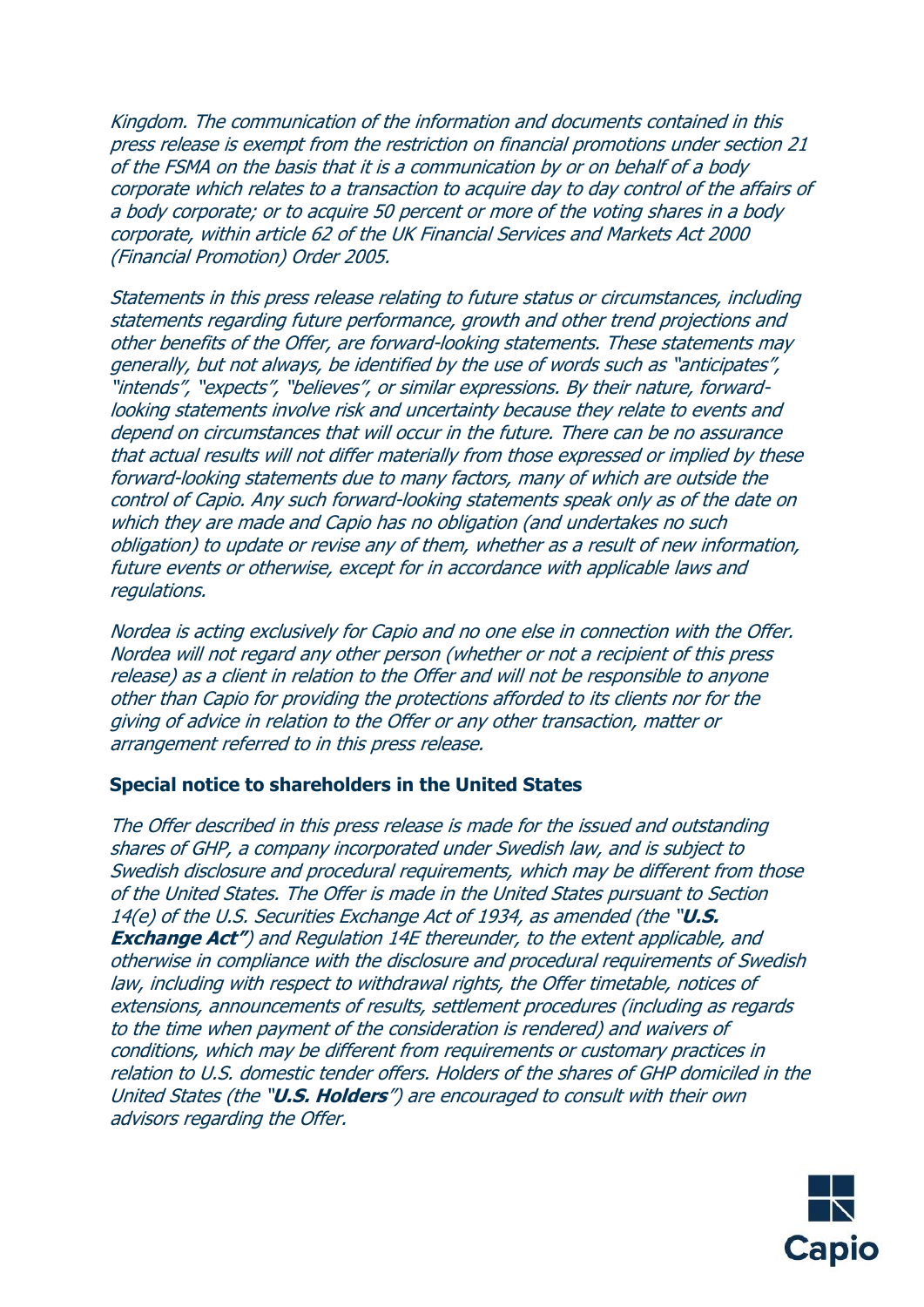Nordea is not registered as a broker or dealer in the United States and will not be engaging in direct communications relating to the Offer with investors located within the United States (whether on a reverse-inquiry basis or otherwise).

GHP's financial statements and all financial information included herein, or any other documents relating to the Offer, have been or will be prepared in accordance with IFRS and may not be comparable to the financial statements or financial information of companies in the United States or other companies whose financial statements are prepared in accordance with U.S. generally accepted accounting principles. The Offer is made to the U.S. Holders on the same terms and conditions as those made to all other shareholders of GHP to whom an offer is made. Any information documents, including the offer document, are being disseminated to U.S. Holders on a basis comparable to the method pursuant to which such documents are provided to GHP's other shareholders.

The Offer, which is subject to Swedish law, is being made to the U.S. Holders in accordance with the applicable U.S. securities laws, and applicable exemptions thereunder. To the extent the Offer is subject to U.S. securities laws, those laws only apply to U.S. Holders and thus will not give rise to claims on the part of any other person. The U.S. Holders should consider that the price for the Offer is being paid in SEK and that no adjustment will be made based on any changes in the exchange rate.

It may be difficult for GHP's shareholders to enforce their rights and any claims they may have arising under the U.S. federal or state securities laws in connection with the Offer, since GHP and Capio are located in countries other than the United States, and some or all of their officers and directors may be residents of countries other than the United States. GHP's shareholders may not be able to sue GHP or Capio or their respective officers or directors in a non-U.S. court for violations of U.S. securities laws. Further, it may be difficult to compel GHP or Capio and/or their respective affiliates to subject themselves to the jurisdiction or judgment of a U.S. court.

To the extent permissible under applicable law or regulations, Capio and its affiliates or its brokers and its brokers' affiliates (acting as agents for Capio or its affiliates, as applicable) may from time to time and during the pendency of the Offer, and other than pursuant to the Offer, directly or indirectly purchase or arrange to purchase shares of GHP outside the United States, or any securities that are convertible into, exchangeable for or exercisable for such shares. These purchases may occur either in the open market at prevailing prices or in private transactions at negotiated prices, and information about such purchases will be disclosed by means of a press release or other means reasonably calculated to inform U.S. Holders of such information. In addition, the financial advisors to Capio may also engage in ordinary course trading activities in securities of GHP, which may include purchases or arrangements to purchase such securities as long as such purchases or arrangements are in compliance with the applicable law. Any information about such purchases will be